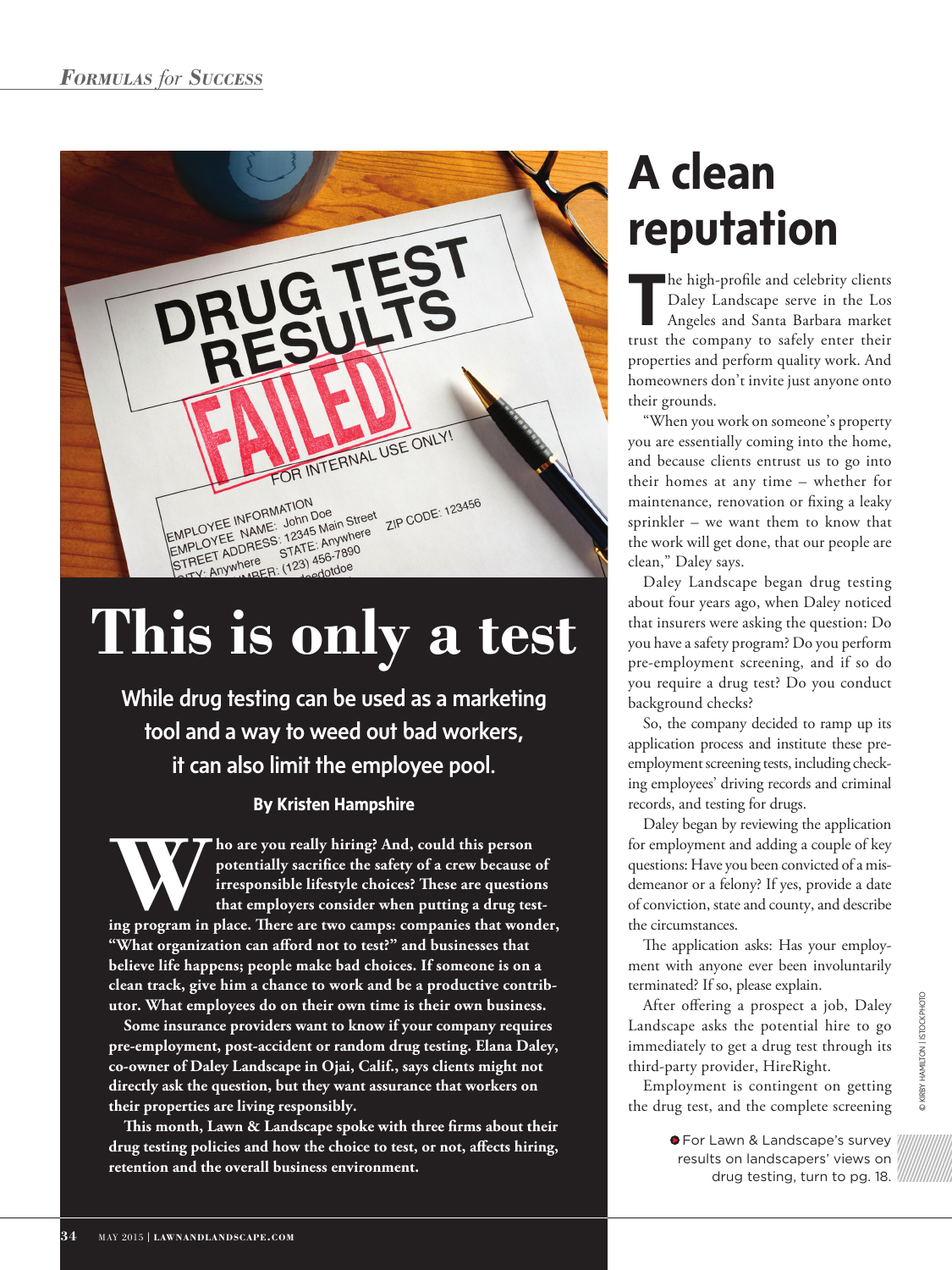

# Who knew a retention pond could have such a pretty face

With a BMP installation. you can have a traditional clay paver hardscape and storm water storage too. StormPave permeable clay payers have been independently tested to have an infiltration rate of 720 inches per hour. From the base storage, storm water can dissipate back into the soil or be routed to underground tanks to be used for landscape irrigation. Either way, you don't have to give up valuable real estate for a retention pond.

### 800.334.8689 pathwaycafe.com americaspremierpaver.com

# *Formulas for Success*

package costs the company about \$150 per candidate. "This process has made a difference with hiring, and it has shown us that we can't always trust our own experience about a person," Daley says.

For example, the company hired one candidate who admitted to a drug conviction on his application. He explained that he had cleaned up his life. He passed the pre-employment drug test, so Daley hired him.

However, because of the drug conviction, Daley's insurance company would not allow this employee to drive a company vehicle. "We knew we had a guy we could hire, but we could not let him drive a vehicle, which posed a problem," Daley says.

But Daley decided to give him a chance and hire him anyway. "He came to work for us for a week and he showed his true colors, and then we cut him loose," she says. "There was a red flag there, and you learn."

Daley has had job applicants refuse the drug test, though this does not happen often because they know that it's part of the onboarding process. "I have had guys who have great references but they won't go in and test," she says.

"We offered them a job. We said we'd love for you to come work for us, you interviewed successfully, now if you can demonstrate by a drug test and background screening, we will be assured that what you are telling us is, in fact, what you are living."

This frustrates Daley because the reality is, sometimes the background screening does not match what the prospect reveals on an application. But, because the application does ask pointed questions about a person's background, she says that the company tends to attract clean, reliable candidates most of the time.

"If something shows up on their background check that they do not reveal on the application, we can immediately terminate the (hiring) process because they falsified the application," Daley says.

Daley doesn't directly advertise to clients that employees are drug-tested, but she does promote that the people who will work on their properties are of high integrity. "I let them know we hire people who want to work and who are interested in leading a clean life," she says.